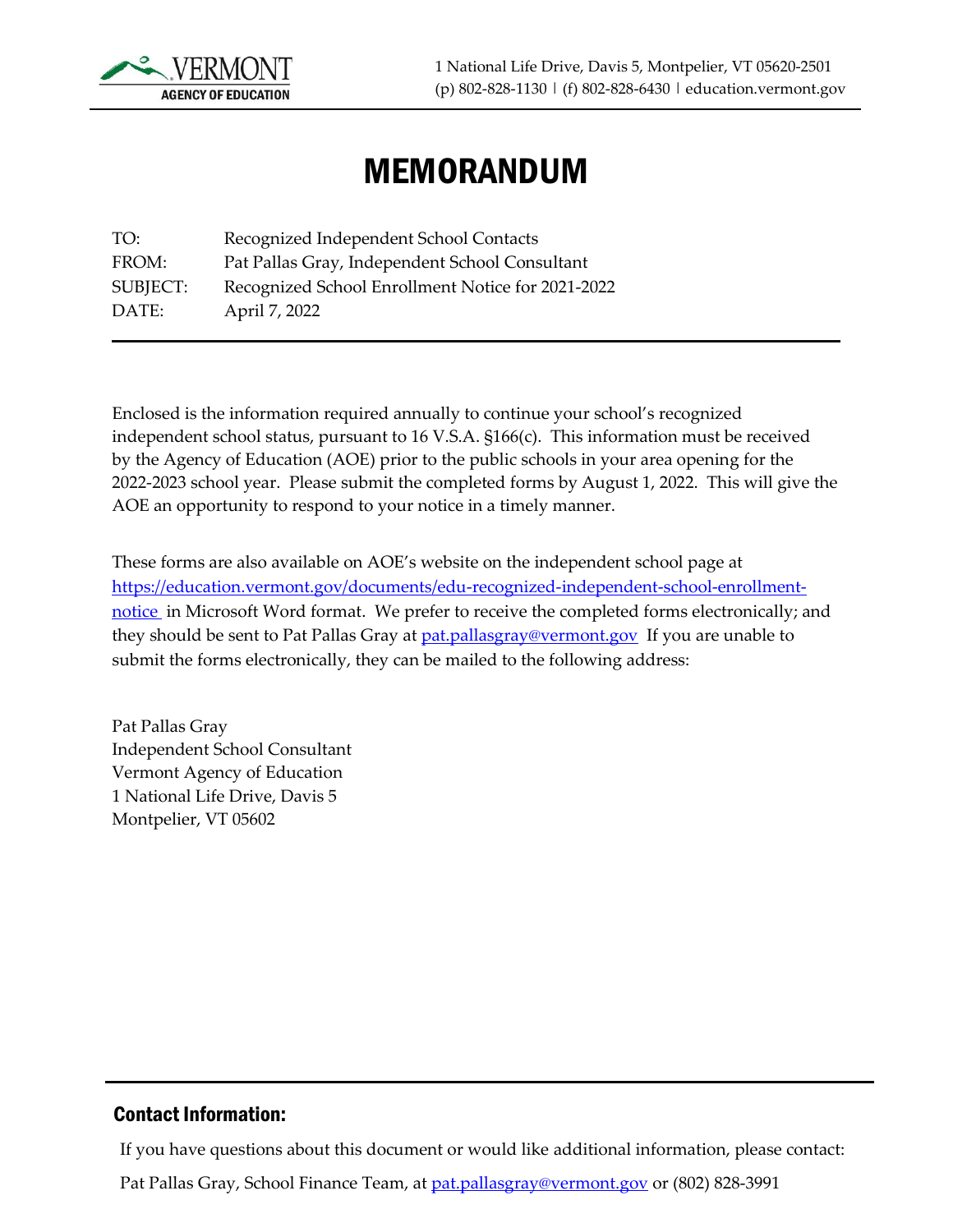## **Recognized Independent School Enrollment Notice**

### **2022 -2023 School Year**

#### **Section 1: School Information**

**Name of School: School Address: Phone Number: Website Address, if applicable: Head of School or Contact Person** • **Name:** • **Title:** • **Phone Number:**

• **Email Address:**

**Grade Levels Served (if you use an alternative system please describe below):**

**For Profit or Non-Profit:**

**Name of Local School District or Supervisory Union:**

## **Section 2: School Schedule and Calendar**

| <b>Applying Recognized School</b>    | The local public school serving students in<br>the same or equivalent grades |
|--------------------------------------|------------------------------------------------------------------------------|
| The school day begins at (time):     | The school day begins at (time):                                             |
| The school day concludes at (time):  | The school day concludes at (time):                                          |
| Total school days per academic year: | Total school days per academic year:                                         |
| Comments:                            |                                                                              |

Independent School Recognized Enrollment Page **2** of **4** Notice April 7, 2022

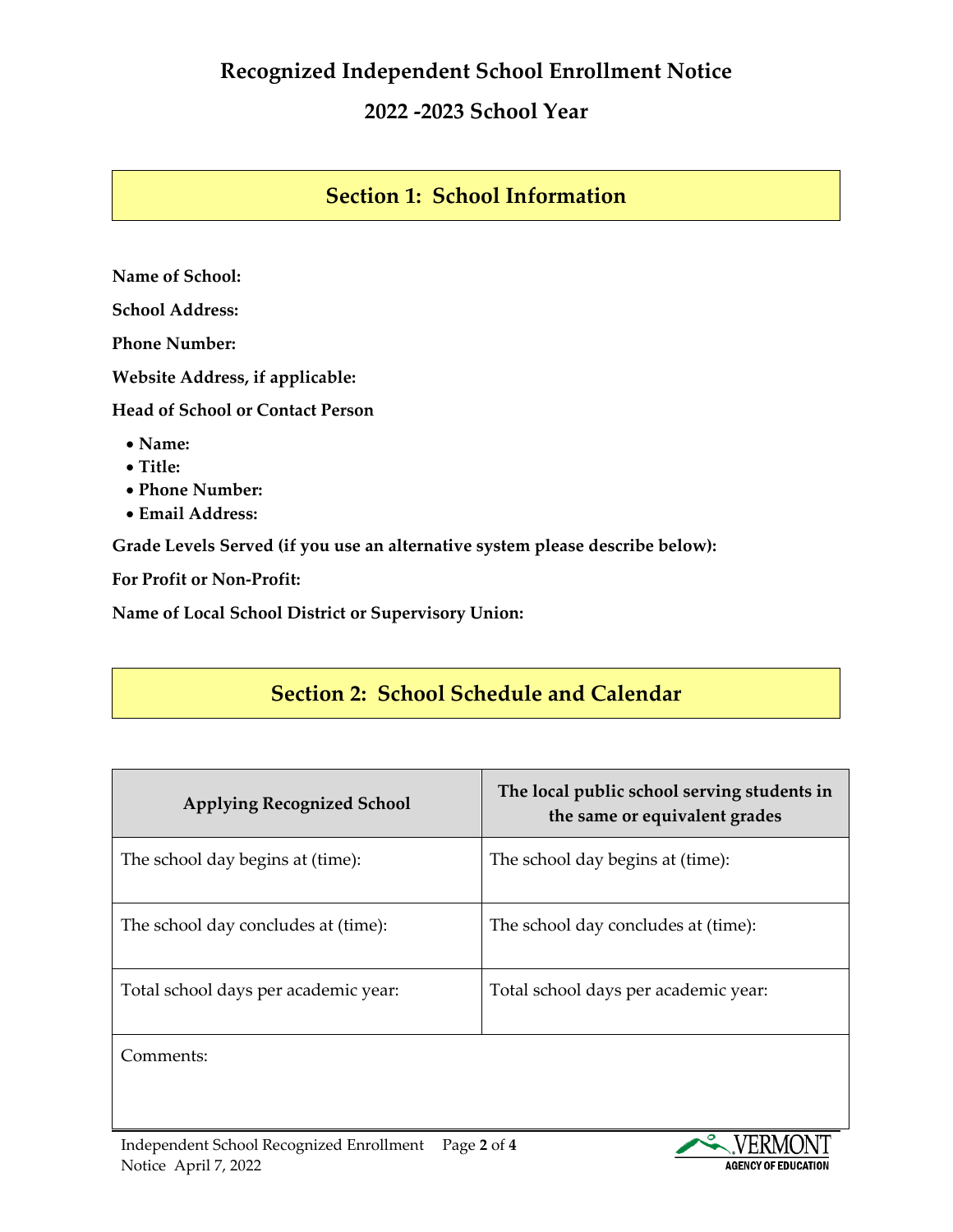# **Section 3: Minimum Course of Study**

*Please provide a description or outline of your Minimum Course of Study for each grade that your school serves. If a grade level's Minimum Course of Study has not changed from your 2021-2022 enrollment notice, please indicate "see 2021-2022" in that grade's text field.* 

| <b>Grade Level</b> | Describe the minimum course of study for students in this grade: |
|--------------------|------------------------------------------------------------------|
| ${\bf K}$          |                                                                  |
| Grade 1            |                                                                  |
| Grade 2            |                                                                  |
| Grade 3            |                                                                  |
| Grade 4            |                                                                  |
| Grade 5            |                                                                  |
| Grade 6            |                                                                  |
| Grade 7            |                                                                  |
| Grade 8            |                                                                  |
| Grade 9            |                                                                  |
| Grade 10           |                                                                  |
| Grade 11           |                                                                  |
| Grade 12           |                                                                  |

**Describe the assessment tools and strategies employed by your school:**